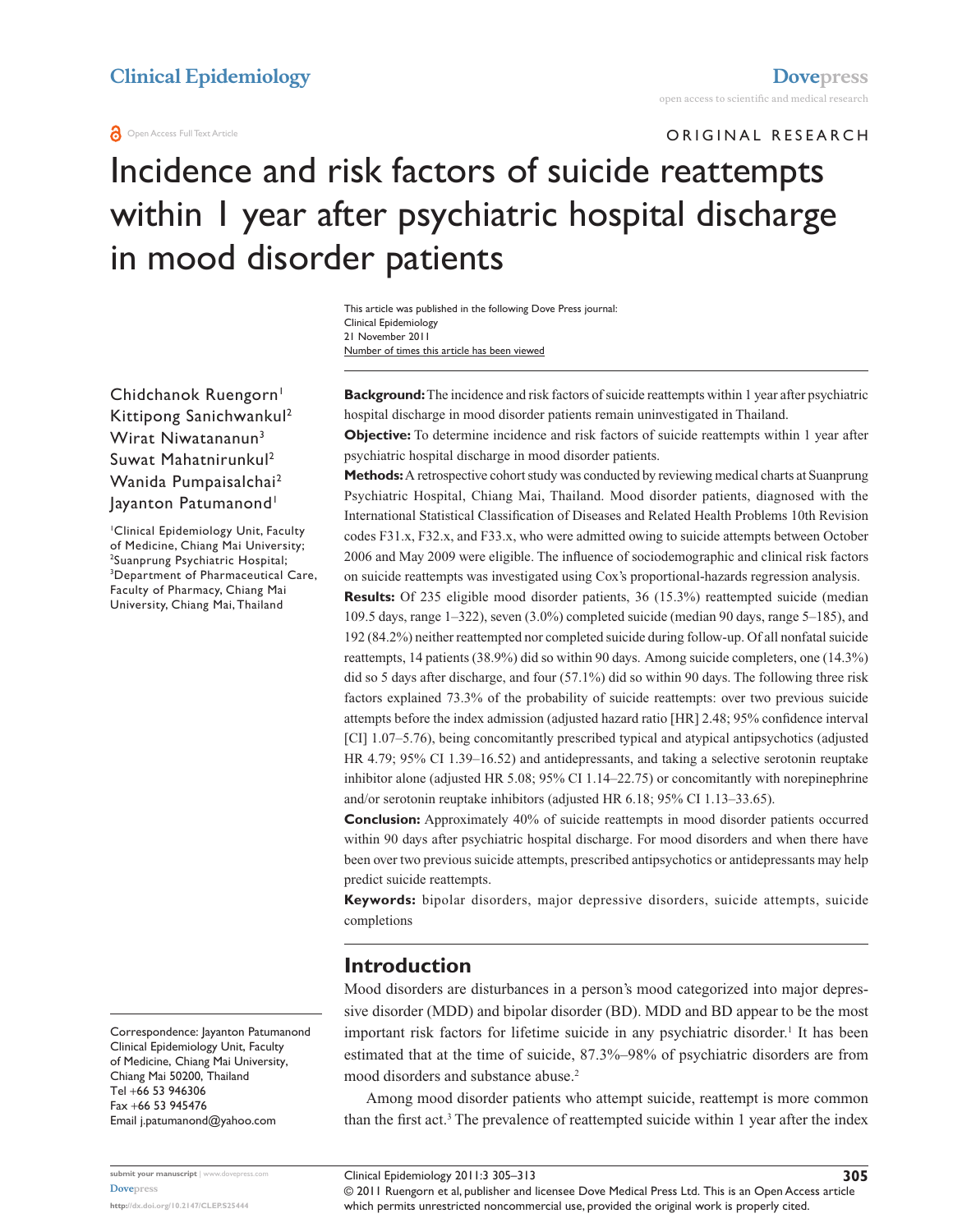suicide attempt is  $16\% - 40\%$  nonfatal and  $2\%$  fatal.<sup>4,5</sup> Risk of reattempted suicide following a psychiatric admission is highest during the first months after the attempt and declines over time.<sup>6</sup>

Several risk factors for suicide attempts reported in MDD and BD patients include male  $sex,7,8$  age,  $5,7$  living alone on the day of the index attempt,<sup>9</sup> smoking,<sup>10</sup> alcohol abuse,<sup>9</sup> previous number of suicide attempts,  $9-12$  method of suicide attempt,  $9$ severity of refractory or recurrent depressions,<sup>10,12</sup> somatic illness,<sup>9</sup> suicide intent and treatment of mental illness,<sup>7,9,11</sup> hospitalization in a psychiatric department, and the use of psychopharmacological drugs during the follow-up period. Other risk factors are impulsivity, stressful life events, hopelessness, being unemployed,<sup>13</sup> comorbidity with anxiety and agitation, and reporting suicidal plans or hallucinations at the time of the index episode.<sup>14</sup>

The current study was undertaken at a setting located in the upper northern part of Thailand where the suicide attempt rate of 34.1 per 100,000 population is remarkably high. The suicide completion rate was the highest in the nation at 12.4 per 100,000 population compared with 5.97 per 100,000 population countrywide in 2009. Mood disorders rank among the top five high-burden diseases in this setting every year. Among those diagnosed with mood disorders, 25% are hospitalized due to suicide attempts.15 Suicide reattempts are prevalent in this vulnerable population; however, the incidence and risk factors of suicide reattempts in mood disorder patients have not yet been investigated in this area. Furthermore, consensus on suicide attempt risk factors is still unclear because of their complexity, and the generalizability of previous research may be limited due to discrepancies of cultural context, study populations, design, and data analysis. Thus, there is a need for studies of incidence and risk factors for suicide reattempts in mood disorder patients in Thailand. The present study aimed to determine incidence and explored risk factors of suicide reattempts occurring within 1 year after psychiatric hospital discharge in mood disorder patients.

## **Methods** Study population and setting

Suanprung Psychiatric Hospital is the largest tertiary psychiatric hospital (700 beds) in the upper northern region of Thailand. It is located in Chiang Mai and has been providing medical care since 1938. In 2009, the hospital provided services to 6721 inpatients and 61,561 outpatients. Mood disorder inpatient and outpatient visits for 2007, 2008, and 2009 were 9069, 10,739, and 11,482, respectively.16

Eligible patients were all mood disorder patients diagnosed by psychiatrists and coded by the International Statistical Classification of Diseases and Related Health Problems 10th Revision (ICD-10). Inclusion criteria were patients diagnosed with ICD-10 codes F31.x, F32.x, and F33.x and admitted to Suanprung Psychiatric Hospital owing to suicide attempts between October 2006 and May 2009.

### Outcome definitions and measures

People who reattempted suicide were those mood disorder patients who reattempted nonfatal suicide within 1 year after an admission to Suanprung Psychiatric Hospital owing to attempted suicide. Eligible patients' medical charts were examined for the main outcome of the study, which was time to suicide reattempts. Time to suicide reattempts was defined as the number of days within 1 year from the date of hospital discharge to the suicide reattempt date. Patients who did not reattempt suicide during the 1 year of follow-up or with whom contact was lost before the 1-year follow-up were considered a censor group. Their time at risk from the index date to censoring time was collected. Further, the national death registration was searched and death date and cause of death were retrieved. A cause of death was further confirmed by telephone calls to the patient's spouse or next of kin. To determine risk factors for suicide reattempts, suicide completers were excluded from the analysis, because this population did not overlap.

#### Data collection

The study was designed as a retrospective cohort study. Patients' medical files were reviewed from the day of admission and followed for 1 year after hospital discharge. The admission time was set as an index date. Patient information recorded in hospital files was routinely assessed and documented with a standardized procedure by psychiatrists, trained psychiatric nurses, and pharmacists who interviewed patients and/or their relatives. Five trained nurses working at the study site extracted data and filled in a case record form. To assure validity of the data, two meetings were held by the research team to discuss and clarify each variable in the files before data collection. Undocumented variables were considered to be missing.

Sociodemographic factors and clinical factors were the main indicators collected in the study. All factors were selected and divided into categories based on a literature review and the opinion of psychiatrists on the research team. The sociodemographic factors included were sex, age, body mass index, marital status, educational level, occupation,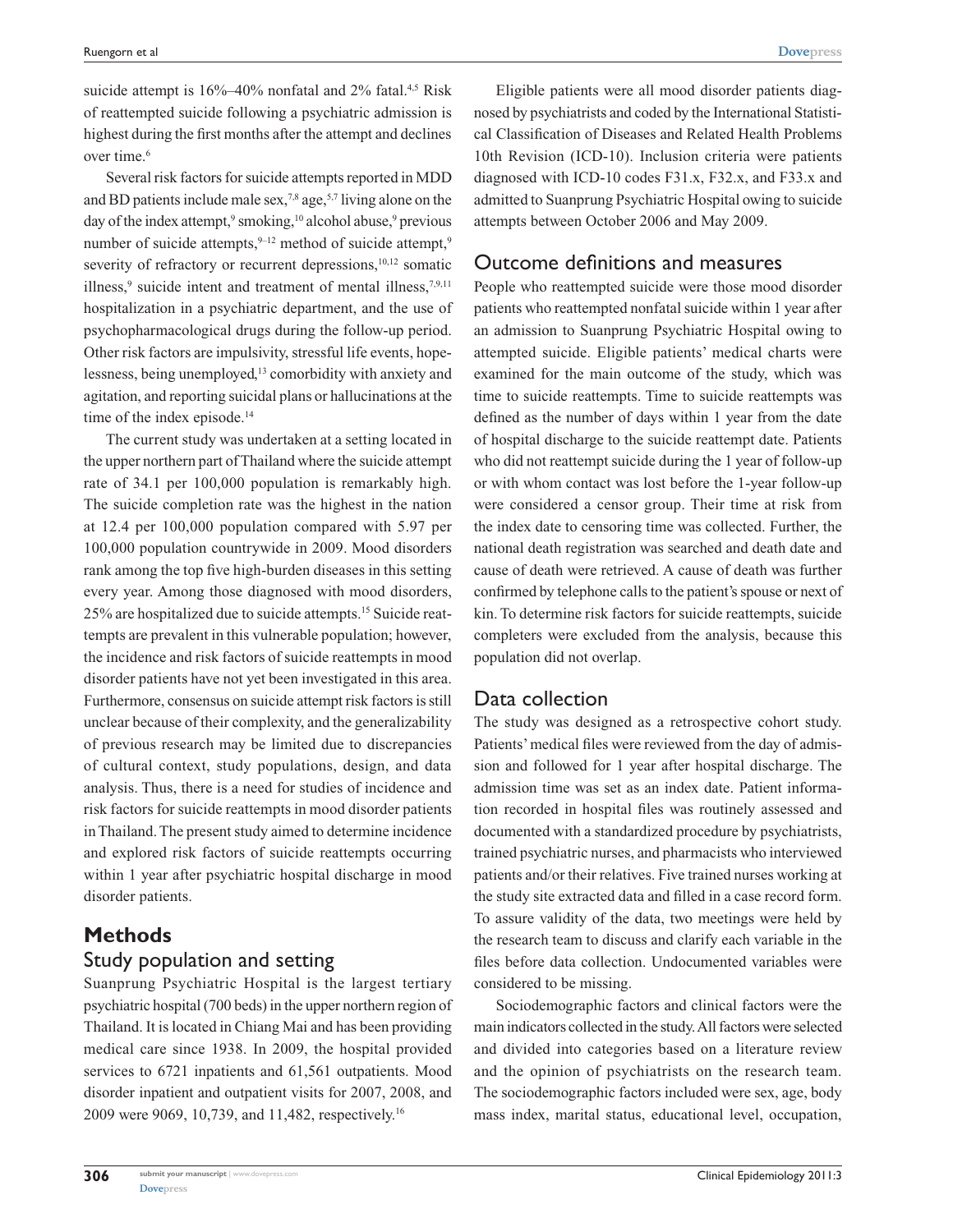Incidence and risk of suicide reattempts

religion, living status (alone or with others), number of children, and summation of number of stressful life events right before or at the index episode. Social support was divided into good or excellent, moderate, and little or very little.

Clinical factors included ICD-10 diagnoses of BD (coded F31.x) and MDD (coded F32.x and F33.x). Duration of treatment began from the time of the first diagnosis to the index date, and age at onset was the age at the first visit. Previous admission referred only to admission to Suanprung Psychiatric Hospital before the index date. Previous suicide attempt and previous suicidal ideation were assessed and counted from the first hospital visit to the index date. Psychotic symptoms at an index episode included hallucination and hearing voices. Psychotic comorbidity was extracted from the ICD-10 code and was recorded and grouped into alcohol/substance dependence, which was commonly found, and others. Somatic illness was any chronic disease. Smoking, alcohol use, and any substance abuse were behaviors at the index date. Medication adherence was assessed by attending pharmacists asking patients or their relatives about consistency in taking medication during the 2 weeks before the index date. It was summarized as "highly adhere," meaning the patient always took medication or rarely missed a dose, "intermittently adhere," meaning the patient took medication off and on, and "poorly adhere," meaning at least seven consecutive days when the patient did not take medication. Other clinical characteristics included family history of mental disorders and family history for attempted or completed suicide.

An additional variable collected was the number and type of method(s) used for suicide attempt at the index date. The method was considered a violent method if it was (1) a method other than drug overdose or a single wrist cut or (2) a combination of different methods.17 Treatments received during the admission included pharmacotherapy, electroconvulsive therapy, and psychotherapy. Pharmacotherapy was prescribed medication, which we categorized according to the mechanism of action and evidence of relation to suicide. Mood stabilizers were categorized either as lithium or others, such as carbamazepine and valproate. Antidepressants were grouped as norepinephine and/or serotonin reuptake inhibitors, such as amitriptyline and venlafaxine, or as selective serotonin reuptake inhibitors (SSRIs), such as fluoxitine and fluvoxamine. Antipsychotics were divided into typical, such as zuclopentizol and haloperidol, and atypical, such as clozapine and risperidone. Anxiolytics consisted of benzodiazepine and others, such as chlodiazepoxide. Psychotherapy included individual and group counseling, family counseling,

and rehabilitation. Additionally, data on length of stays and readmission within 28 days were also collected.

## Statistical analyses

Because time to suicide reattempts was an outcome of the study, Cox's proportional-hazards regression was used for the analysis. Owing to the nature of the fitting exploration model, we determined the best parsimonious model by performing two steps of analysis. First, variables predicting suicide reattempts were explored using univariable Cox's proportional-hazards regression. Those with a *P*-value less than 0.20 were selected for the last step, in which forward elimination multivariable Cox's proportional-hazards regression was selected. The global goodness-of-fit test by Schoenfeld was used for testing the proportional-hazards assumption.18 In order to assess the model prediction, we used the area under receiver operating characteristic curve method. The statistical significance level was set at 0.05. Two institutional review boards, the Faculty of Medicine at Chiang Mai University and Suanprung Psychiatric Hospital, approved the protocol of the study.

## **Results**

A total of 235 patients' medical folders were reviewed and included in the analysis (Figure 1). Of those, 36 (15.32%) reattempted suicide (median 109.5 days, range 1–322), seven (2.98%) completed suicide (median 90 days, range 5–185), and 192 (84.21%) neither reattempted nor completed suicide during follow-up. Of all nonfatal suicide reattempts, 14 patients (38.9%) did so within 90 days. Among suicide completers, one (14.3%) did so 5 days after discharge, and four (57.1%) did so within 90 days. Total time of follow-up in each group is presented in Table 1.

Univariable analysis found that stressful life events, psychotic symptoms, and previous suicide attempts were significantly associated with suicide reattempts (Tables 2 and 3).

Three risk factors that explained 73.3% of the probability of suicide reattempt were attempting suicide more than twice before the index admission (adjusted hazard ratio [HR] 2.48; 95% confidence interval [CI] 1.07–5.76], concomitantly prescribed typical and atypical antipsychotics (adjusted HR 4.79; 95% CI 1.39–16.52), or taking SSRI alone (adjusted HR 5.08; 95% CI 1.14–22.75) or with norepinephrine and/or serotonin reuptake inhibitors (adjusted HR 6.18; 95% CI 1.13–33.65). In addition, readmission within 28 days was significantly higher in the suicide reattempt group (18.8% vs 5.1%, *P* = 0.008) (data not shown) (Table 4).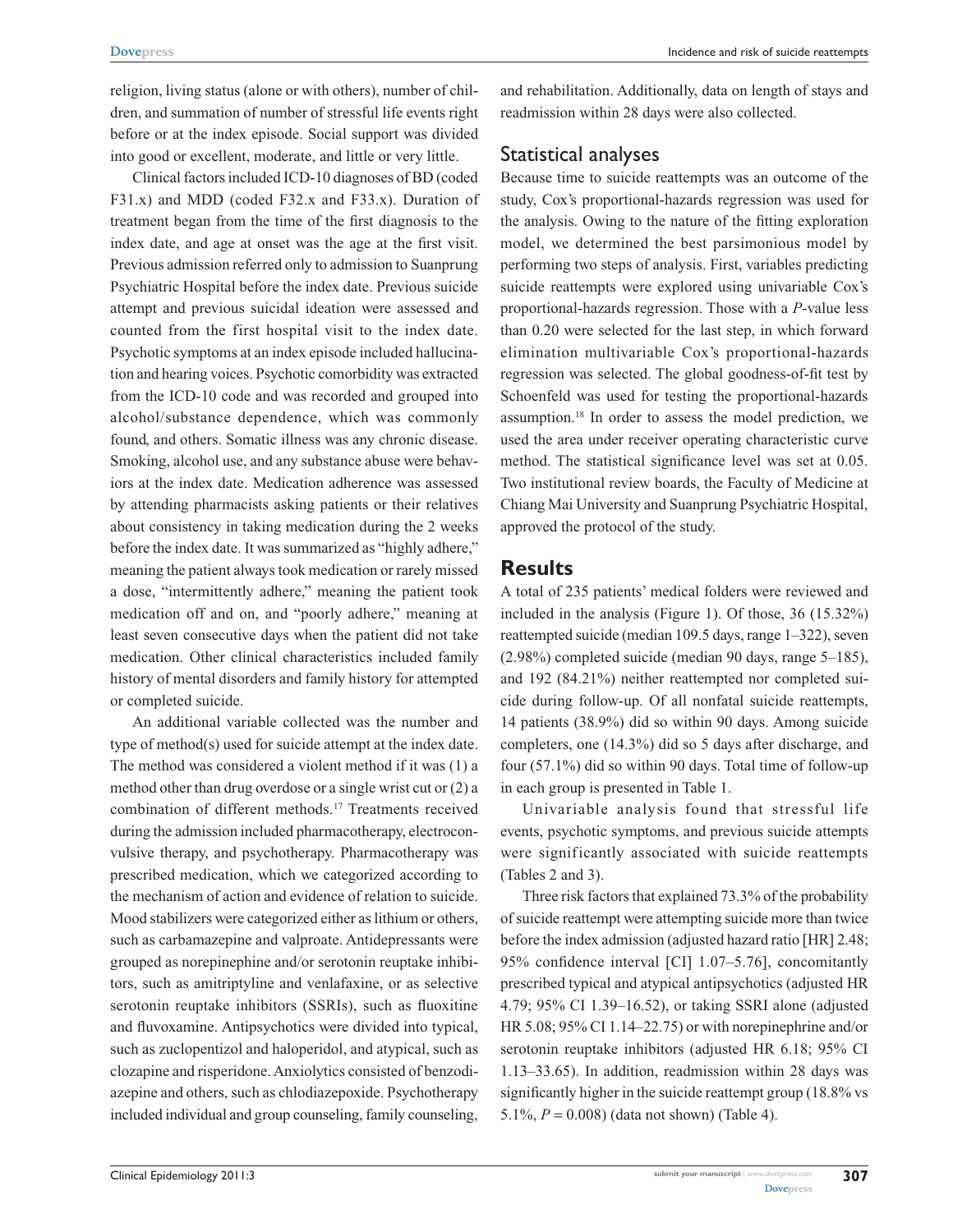

**Figure 1** Data flow.

## **Discussion**

To the best of our knowledge, the present study is the first to determine incidence and explore risk factors of suicide reattempts within 1 year after psychiatric hospital discharge in mood disorder patients. In this study, the incidence of suicide reattempts and suicide completions within 1 year of follow-up after attempted suicide was 15.3% and 3.0%, respectively. This finding is consistent with previous studies that reported suicide reattempts at 13.6%–16%6,13 and suicide completions at  $1\% - 3\%$ .<sup>19</sup> Although the median time of suicide reattempts in the present study was longer than in a previous study (109.5 days vs  $73.5$  days),<sup>13</sup> almost  $40\%$ of nonfatal suicide reattempts of the patients in this study occurred within 90 days. The reattempt rate is more likely to be clustered in time because the incidence declines throughout the year of follow-up.<sup>6</sup> Therefore, intensive surveillance, timely assessment, and effective interventions should be emphasized during the first few months and continue for 1 year after hospital discharge.

Using the best fit and simple model, we found three risk factors that indicated suicide reattempts: more than two previous suicide attempts before the index admission, concomitantly being prescribed typical and atypical antipsychotics, and taking an SSRI alone or concomitantly with norepinephrine and/or serotonin reuptake inhibitors. Previous suicide attempts before the index date is a risk

Table I Incidence of suicide reattempts and suicide completions within I year after hospital discharge in mood disorder patients  $(n = 235)$ 

| <b>Parameters</b>                  | Suicide reattempts $(n = 36)$ | Suicide completions $(n = 7)$ | No reattempts $(n = 192)$ |
|------------------------------------|-------------------------------|-------------------------------|---------------------------|
| Cumulative incidence (%)           | 15.32                         | 2.98                          |                           |
| Incidence rate per 1000 population | 8.45                          | 9.65                          |                           |
| Total person-days at risk          | 4261                          | 725                           | 35.616                    |
| Median days (min-max)              | $109.5(1 - 322)$              | $90(5 - 185)$                 | $168.5(1-365)$            |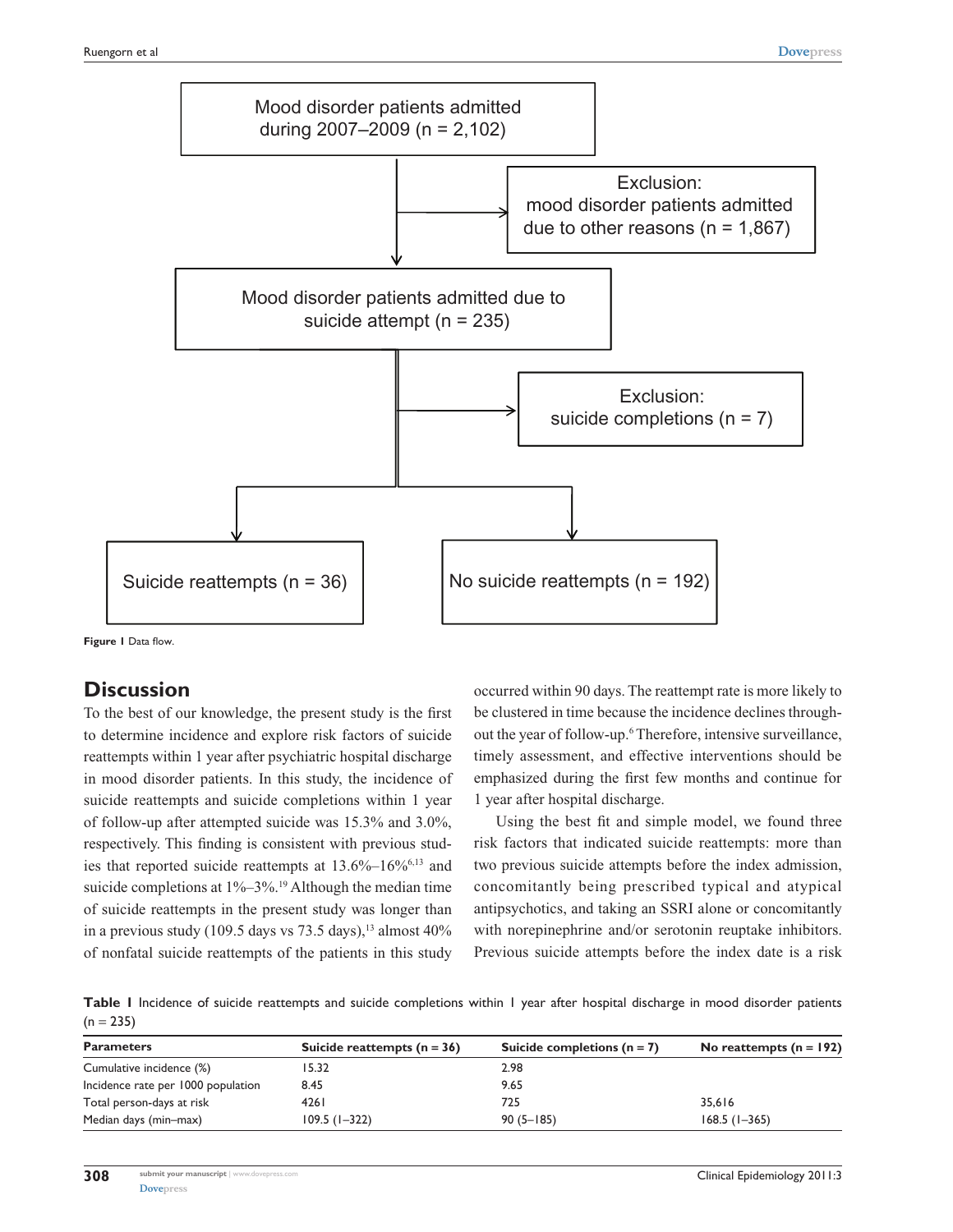**Table 2** Sociodemographic factors of mood disorder patients and unadjusted hazard ratio (HR) (95% confidence interval [CI]) of suicide reattempts by univariable Cox's proportional-hazards regression analysis ( $n = 228$ )

| Sociodemographic risk factors <sup>a</sup> | <b>Suicide reattempts</b> |                   | <b>Unadjusted HR</b> | P-value |
|--------------------------------------------|---------------------------|-------------------|----------------------|---------|
|                                            | Yes $(n = 36)$            | No $(n = 192)$    | (95% CI)             |         |
| Sex                                        |                           |                   |                      | 0.882   |
| Male                                       | 16(17.8)                  | 74 (82.2)         | 1.0                  |         |
| Female                                     | 20(14.5)                  | 118(85.5)         | $0.95(0.49 - 1.84)$  |         |
| Age (years)                                | 36.8 $(\pm 13.9)$         | 37.7 $(\pm 14.4)$ | $0.99(0.97 - 1.01)$  | 0.388   |
| Body mass index (kg/m <sup>2</sup> )       | $21.8 (\pm 3.3)$          | 22.2 $(\pm 4.1)$  | $0.97(0.89 - 1.06)$  | 0.553   |
| Education                                  |                           |                   |                      |         |
| No or primary school                       | 17(17.0)                  | 83 (83.0)         | 1.0                  |         |
| Junior to high school                      | 14(20.0)                  | 56 (80.0)         | $1.24(0.61 - 2.52)$  | 0.550   |
| Diploma or higher                          | 5(11.1)                   | 40 (88.9)         | $0.62$ (0.23-1.68)   | 0.346   |
| Marital status                             |                           |                   |                      |         |
| Single                                     | 12(15.4)                  | 66 (84.6)         | 1.0                  |         |
| Married                                    | 16(14.3)                  | 96 (85.7)         | $0.79(0.37 - 1.67)$  | 0.536   |
| Widow/divorce or others                    | 8(22.2)                   | 28 (77.8)         | $1.34(0.55 - 3.29)$  | 0.516   |
| Occupation                                 |                           |                   |                      |         |
| Officer                                    | 18(19.1)                  | 76 (80.9)         | 1.0                  |         |
| Labor                                      | 8(16.3)                   | 41(83.7)          | $0.95(0.41 - 2.20)$  | 0.913   |
| Housewife/student                          | 2(7.1)                    | 26 (92.9)         | $0.31(0.07 - 1.34)$  | 0.116   |
| Unemployed                                 | 8(14.8)                   | 46 (85.2)         | $0.86(0.37 - 1.97)$  | 0.713   |
| Religion                                   |                           |                   |                      |         |
| <b>Buddhism</b>                            | 35(16.6)                  | 176(83.4)         | 1.0                  |         |
| Others                                     | 1(12.5)                   | 7(87.5)           | $0.74(0.10 - 5.41)$  | 0.769   |
| Number of children                         |                           |                   |                      |         |
| None                                       | 7(15.6)                   | 38 (84.4)         | 1.0                  |         |
| One to two                                 | 4(7.4)                    | 50 (92.6)         | $0.54(0.16 - 1.86)$  | 0.330   |
| More than two                              | 4(21.0)                   | 15(79.0)          | $1.32(0.39 - 4.52)$  | 0.656   |
| Living status                              |                           |                   |                      |         |
| Alone                                      | 2(11.8)                   | 15(88.2)          | 1.0                  |         |
| With family                                | 31(17.7)                  | 144(82.3)         | $1.23(0.30 - 5.17)$  | 0.773   |
| With others                                | 1(5.6)                    | 17(94.4)          | $0.48(0.04 - 5.29)$  | 0.549   |
| Social support                             |                           |                   |                      |         |
| Good or excellent                          | 19(17.3)                  | 91 (82.7)         | 1.0                  |         |
| Moderate                                   | 2(6.7)                    | 28 (93.3)         | $0.43(0.10 - 1.86)$  | 0.262   |
| Very little or little                      | 12(20.0)                  | 48 (80.0)         | $1.18(0.57 - 2.43)$  | 0.654   |
| Stressful life events                      |                           |                   |                      |         |
| None                                       | 10(33.3)                  | 20(66.7)          | 1.00                 |         |
| One event                                  | 14(13.6)                  | 89 (86.4)         | $0.38(0.17 - 0.87)$  | 0.021   |
| Two events                                 | 5(8.5)                    | 54 (91.5)         | $0.23(0.08 - 0.68)$  | 0.008   |
| More than two events                       | 7(19.4)                   | 29 (80.6)         | $0.53(0.20 - 1.39)$  | 0.196   |

**Note:** <sup>a</sup>Numbers are n (%) or mean (± standard deviation).

factor associated with suicide reattempts found in several studies. $9-12$  In the present study, 74.4% percent of patients had at least one prior suicide attempt before the index date. The hazard ratios increased with an increasing number of previous suicide attempt(s), demonstrating that patients with more prior attempts tended to be more severe, be more impulsive, and take more risks.<sup>20</sup>

Regarding the use of medication, psychopharmacological use prior to and during the follow-up period is a predictor for suicide attempt.<sup>6</sup> Suicide reattempts increased in mood disorder patients prescribed with antipsychotics or antidepressants. This is in accordance with a meta-analysis study

reporting that antidepressants were not beneficial for suicidal patients.<sup>21</sup> However, in some previous studies,<sup>22</sup> long-term treatment with antidepressants was found to reduce suicides significantly when combined with lithium and antipsychotics. Antipsychotic users were more likely to reattempt suicide in this study. The ability of most antipsychotics to limit the risk of suicidal behavior remains untested in the literature.23 The positive relationship results of antidepressant and antipsychotic use in this study may be due to confounding indications. Patients prescribed with more types of medication were those who were more severe and prone to a higher number of suicide reattempts.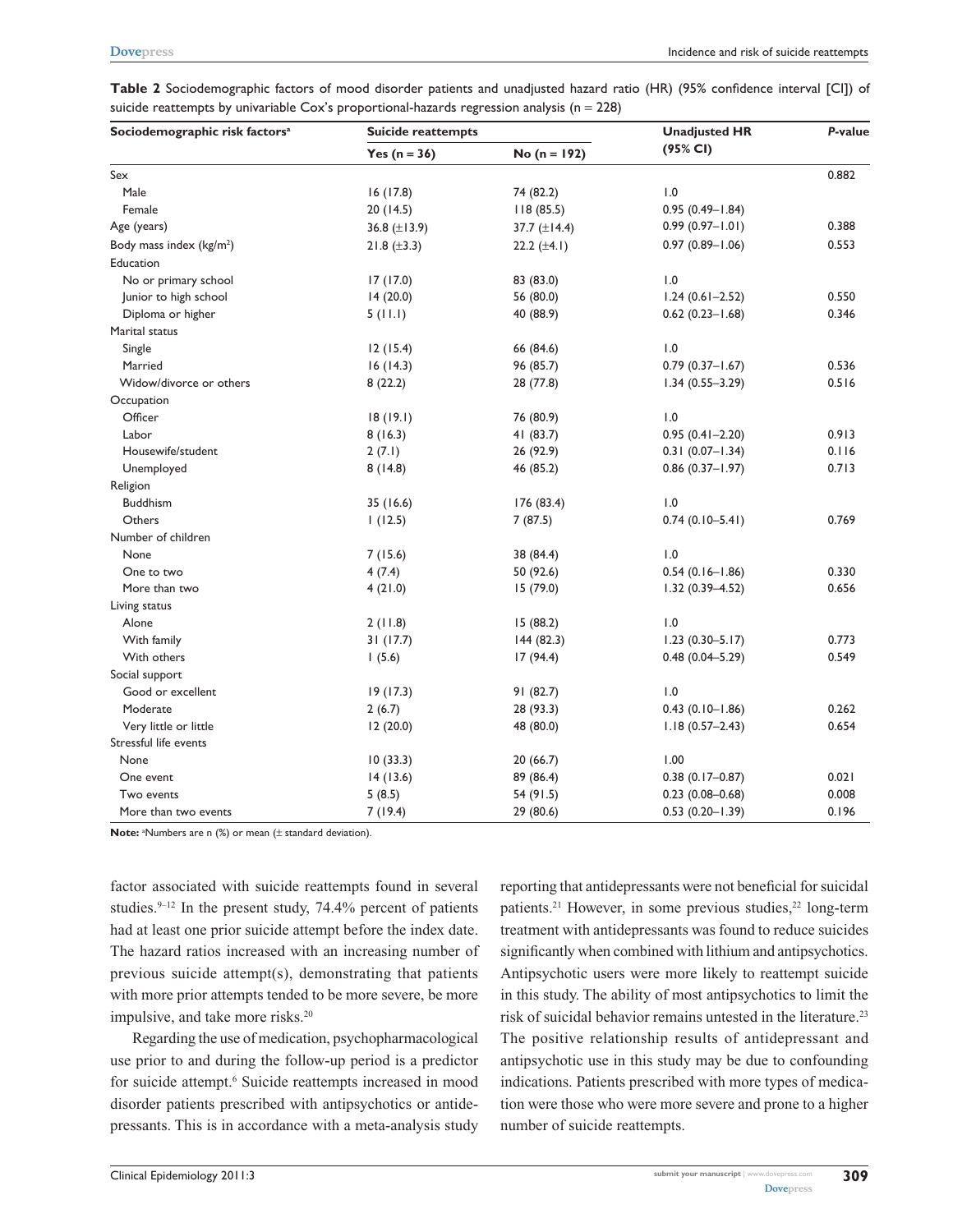**Table 3** Clinical factors of mood disorder patients and unadjusted hazard ratio (HR) (95% confidence interval [CI]) of suicide reattempts by univariable Cox's proportional-hazards regression analysis ( $n = 228$ )

| Clinical factors <sup>a</sup>   | <b>Suicide reattempts</b> |                | <b>Unadjusted HR</b> | P-value |
|---------------------------------|---------------------------|----------------|----------------------|---------|
|                                 | Yes $(n = 36)$            | No $(n = 192)$ | (95% CI)             |         |
| $ICD-10$                        |                           |                |                      |         |
| Bipolar                         | 9(17.0)                   | 44 (83.0)      | 1.0                  |         |
| Major depressive disorder       | 27(15.4)                  | 148 (84.6)     | $1.00(0.47 - 2.12)$  | 0.993   |
| Somatic illness                 |                           |                |                      |         |
| No                              | 26(16.2)                  | 134(83.8)      | 1.0                  |         |
| One disease                     | 7(13.2)                   | 46 (86.8)      | $0.90(0.39 - 2.08)$  | 0.812   |
| Two or more diseases            | 3(20.0)                   | 12(80.0)       | $1.39(0.42 - 4.49)$  | 0.592   |
| Psychotic comorbidity           |                           |                |                      |         |
| No                              | 28(16.3)                  | 144(83.7)      | 1.0                  |         |
| Yes                             | 6(18.2)                   | 27(81.8)       | $1.24(0.51 - 3.00)$  | 0.631   |
| Age under 18 years at onset     |                           |                |                      |         |
| No                              | 2(10.5)                   | 17(89.5)       | 1.0                  |         |
| Yes                             | 33 (17.7)                 | 153 (82.3)     | $1.41(0.34 - 5.90)$  | 0.634   |
| Year(s) of treatment            |                           |                |                      |         |
| $\leq$ 5                        | 24(14.1)                  | 146 (85.9)     | 1.0                  |         |
| >5                              | 11(29.0)                  | 27(71.0)       | $1.95(0.95 - 3.98)$  | 0.067   |
| Previous admission              |                           |                |                      |         |
| No                              | 17(11.4)                  | 132 (88.6)     | 1.0                  |         |
| Yes                             |                           |                |                      | 0.051   |
| Psychotic symptoms <sup>b</sup> | 18(23.4)                  | 59 (76.6)      | $1.94(1.00 - 3.77)$  |         |
|                                 |                           |                |                      |         |
| No                              | 27(18.2)                  | 121(81.8)      | 1.00                 |         |
| Yes                             | 5(7.8)                    | 59 (92.2)      | $0.36(0.14 - 0.94)$  | 0.037   |
| Mental disorders in family      |                           |                |                      |         |
| No                              | 21(13.4)                  | 136 (86.6)     | 1.0                  |         |
| First-degree relatives          | 6(35.3)                   | 11(64.7)       | 2.39 (0.96-5.92)     | 0.060   |
| Other relatives                 | 8(19.0)                   | 34 (81.0)      | $1.40(0.62 - 3.17)$  | 0.415   |
| Suicide in family               |                           |                |                      |         |
| No                              | 31(15.1)                  | 174 (84.9)     | 1.0                  |         |
| Yes                             | 4(25.0)                   | 12(75.0)       | $2.03(0.71 - 5.77)$  | 0.184   |
| Previous suicide attempts       |                           |                |                      |         |
| None                            | 10(12.2)                  | 72 (87.8)      | 1.0                  |         |
| One to two times                | 11(12.0)                  | 81 (88.0)      | $0.95(0.40-2.24)$    | 0.912   |
| More than two times             | 15(28.3)                  | 38 (71.7)      | $2.31(1.04 - 5.19)$  | 0.039   |
| Previous suicidal ideation      |                           |                |                      |         |
| None                            | 9(13.0)                   | 60 (87.0)      | 1.0                  |         |
| One to two times                | 11(11.6)                  | 84 (88.4)      | $1.03(0.43 - 2.49)$  | 0.946   |
| More than two times             | 16(26.2)                  | 45 (73.8)      | $2.23(0.98 - 5.06)$  | 0.055   |
| Lethality prior to admission    |                           |                |                      |         |
| No                              | 21(17.6)                  | 98 (82.4)      | 1.0                  |         |
| Yes                             | 15(13.9)                  | 93 (86.1)      | $0.73(0.38 - 1.43)$  | 0.364   |
| Smoking                         |                           |                |                      |         |
| No                              | 26(15.4)                  | 143 (84.6)     | 1.0                  |         |
| Yes                             | 10(24.4)                  | 31 (75.6)      | $1.53(0.74 - 3.17)$  | 0.255   |
| Alcohol drinking                |                           |                |                      |         |
| No                              | 22(15.5)                  | 120 (84.5)     | 1.0                  |         |
| Yes                             | 14(20.6)                  | 54 (79.4)      | $1.55(0.79 - 3.03)$  | 0.200   |
| Any substance abuse             |                           |                |                      |         |
| No                              | 33 (17.0)                 | 161(83.0)      | 1.0                  |         |
| Yes                             | 3(18.8)                   | 13(81.2)       | $1.11(0.34 - 3.62)$  | 0.864   |
| Medication adherence            |                           |                |                      |         |
| Highly                          | 25 (15.9)                 | 132(84.1)      | 1.0                  |         |
| Intermittent                    | 8(34.8)                   | 15(65.2)       | $1.82(0.82 - 4.05)$  | 0.138   |
| Poor                            | 1(5.0)                    | 19 (95.0)      | $0.38(0.050 - 2.78)$ | 0.338   |
| Antidepressant                  |                           |                |                      |         |
| No                              | 2(4.9)                    | 39 (95.1)      | 1.0                  |         |

(*Continued*)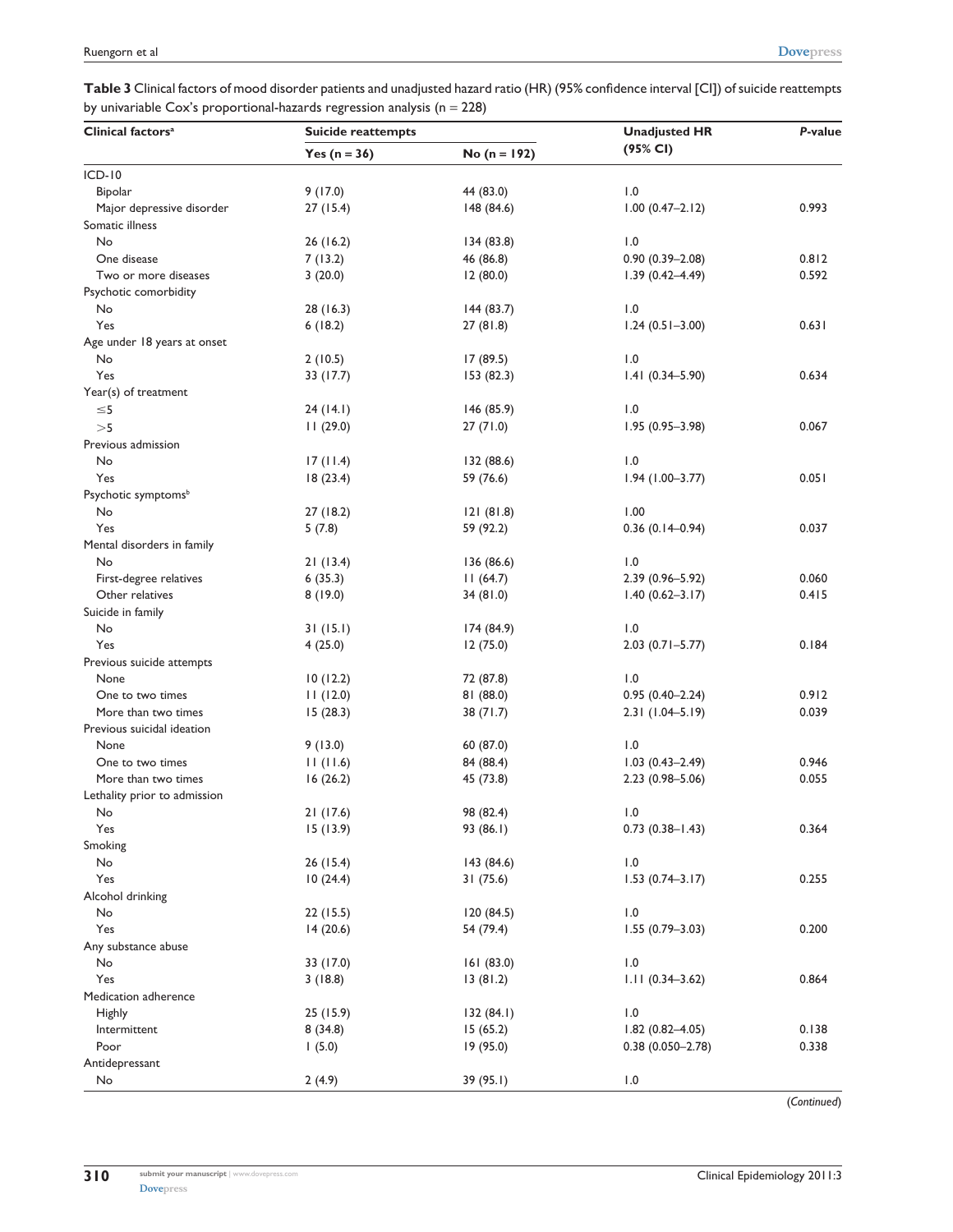#### **Table 3** (*Continued*)

| Clinical factors <sup>a</sup> | Suicide reattempts |                | <b>Unadjusted HR</b> | P-value |
|-------------------------------|--------------------|----------------|----------------------|---------|
|                               | Yes $(n = 36)$     | No $(n = 192)$ | (95% CI)             |         |
| Norepinephrine/serotonin      | 2(10.0)            | 18(90.0)       | $2.40(0.34 - 17.06)$ | 0.381   |
| Serotonin alone               | 26(18.3)           | 116(81.7)      | $3.46(0.82 - 14.60)$ | 0.090   |
| <b>Both</b>                   | 6(24.0)            | 19(76.0)       | 4.13 (0.83-20.49)    | 0.082   |
| Antipsychotic                 |                    |                |                      |         |
| <b>No</b>                     | 5(8.5)             | 54 (91.5)      | 1.0                  |         |
| <b>Typical</b>                | 22(17.5)           | 104(82.5)      | $2.08(0.79 - 5.51)$  | 0.139   |
| Atypical                      | 3(17.6)            | 14(82.4)       | $1.68(0.40 - 7.05)$  | 0.475   |
| Both                          | 6(23.1)            | 20(76.9)       | $2.63(0.80 - 8.66)$  | 0.110   |
| Anxiolytics                   |                    |                |                      |         |
| No                            | 10(19.6)           | 41 $(80.4)$    | 1.0                  |         |
| Benzodiazepine                | 22(16.1)           | 115(83.9)      | $1.09(0.51 - 2.30)$  | 0.829   |
| Others                        | 2(11.1)            | 16(88.9)       | $0.78(0.17 - 3.54)$  | 0.744   |
| Both                          | 2(9.1)             | 20(90.9)       | $0.57(0.12 - 2.60)$  | 0.468   |
| Mood stabilizer               |                    |                |                      |         |
| <b>No</b>                     | 25(16.2)           | 129 (83.8)     | 1.0                  |         |
| Lithium                       | 6(15.8)            | 32 (84.2)      | $0.84(0.34 - 2.05)$  | 0.705   |
| Others                        | 5(13.9)            | 31(86.1)       | $0.80(0.31 - 2.10)$  | 0.659   |
| Electroconvulsive therapy     |                    |                |                      |         |
| No                            | 25(15.1)           | 140 (84.9)     | 1.0                  |         |
| Yes                           | 11(18.0)           | 50 (82.0)      | $1.06(0.52 - 2.17)$  | 0.861   |
| Hospital stay (days)          |                    |                |                      |         |
| Median (min-max)              | $14.5(2 - 50)$     | $13(1-135)$    | $1.00(0.98 - 1.02)$  | 0.992   |

**Notes:** <sup>a</sup>Numbers are n  $(\%)$  or mean  $(\pm$  standard deviation);  $\frac{b}{a}$  at onset.

**Abbreviation:** ICD-10, International Statistical Classification of Diseases and Related Health Problems 10th Revision.

Stressful life events and psychotic symptoms were two risk factors associated with suicide reattempts found in the univariable analysis but not in the multivariable analysis. This is possibly because of the intercorrelation with one or more other variables. A previous study indicated that stressful life events play an important role in suicide attempts in patients with mood disorders, particularly

**Table 4** Risk factors of suicide reattempts and adjusted hazard ratio (HR) (95% confidence interval [CI]) by multivariable Cox's proportional-hazards regression analysis ( $n = 228$ )

| <b>Risk factors</b>       | Adjusted HR (95% CI) | P-value |
|---------------------------|----------------------|---------|
| Previous suicide attempts |                      |         |
| None                      | 1.00                 |         |
| One to two times          | $0.95(0.40 - 2.27)$  | 0.909   |
| More than two times       | 2.48 (1.07-5.76)     | 0.034   |
| Antipsychotic             |                      |         |
| No                        | 1.00                 |         |
| <b>Typical</b>            | 2.18 (0.82-5.79)     | 0.120   |
| Atypical                  | $2.30(0.53 - 9.95)$  | 0.265   |
| Both                      | 4.79 (1.39-16.52)    | 0.013   |
| Antidepressant            |                      |         |
| No                        | 1.00                 |         |
| Norepinephrine/serotonin  | $4.11(0.55 - 30.60)$ | 0.167   |
| Selective serotonin       | $5.08$ (1.14-22.75)  | 0.030   |
| reuptake inhibitor        |                      |         |
| Both                      | $6.18(1.13 - 33.65)$ | 0.035   |

MDD patients.24 We found that having psychotic symptoms at the time of admission reduced the probability of suicide attempts, which is consistent with a previous study that suggested that psychosis may impair planning for suicide attempts.<sup>25</sup>

Currently, there are a few studies that determine risk factors of suicide reattempts in mood disorders. Most of the research reports risk factors associated with suicide attempts in MDD or BD separately. Therefore, inconsistencies between our findings and previous studies are partially due to the difference in population, methodology, assessment tools, statistical analysis, and small samples of some variables in this study. Other studies have found risk factors for suicide attempts that include male  $sex$ ;<sup>7,8</sup> increasing age (ie, 50 years) or older);<sup>5,7</sup> living alone on the day of the index attempt;<sup>9</sup> the method used in the index attempt;  $9,26$  prior admission for suicide reattempt; $8,9,19$  family history of mental disorders; $27$ previous suicidal ideation;25 somatic illness, such as cardiovascular disease and malignancies;<sup>7,28</sup> abuse of psychopharmacological agents, alcohol, or substances;<sup>28,29</sup> bipolar,<sup>30,31</sup> depressed, and mixed episodes among BD patients; recurrent or refractory MDD, including those with psychosis;<sup>32</sup> a positive family history of suicidal behaviors;<sup>27</sup> not taking lithium; and short-term effects from electroconvulsive therapy.<sup>33</sup>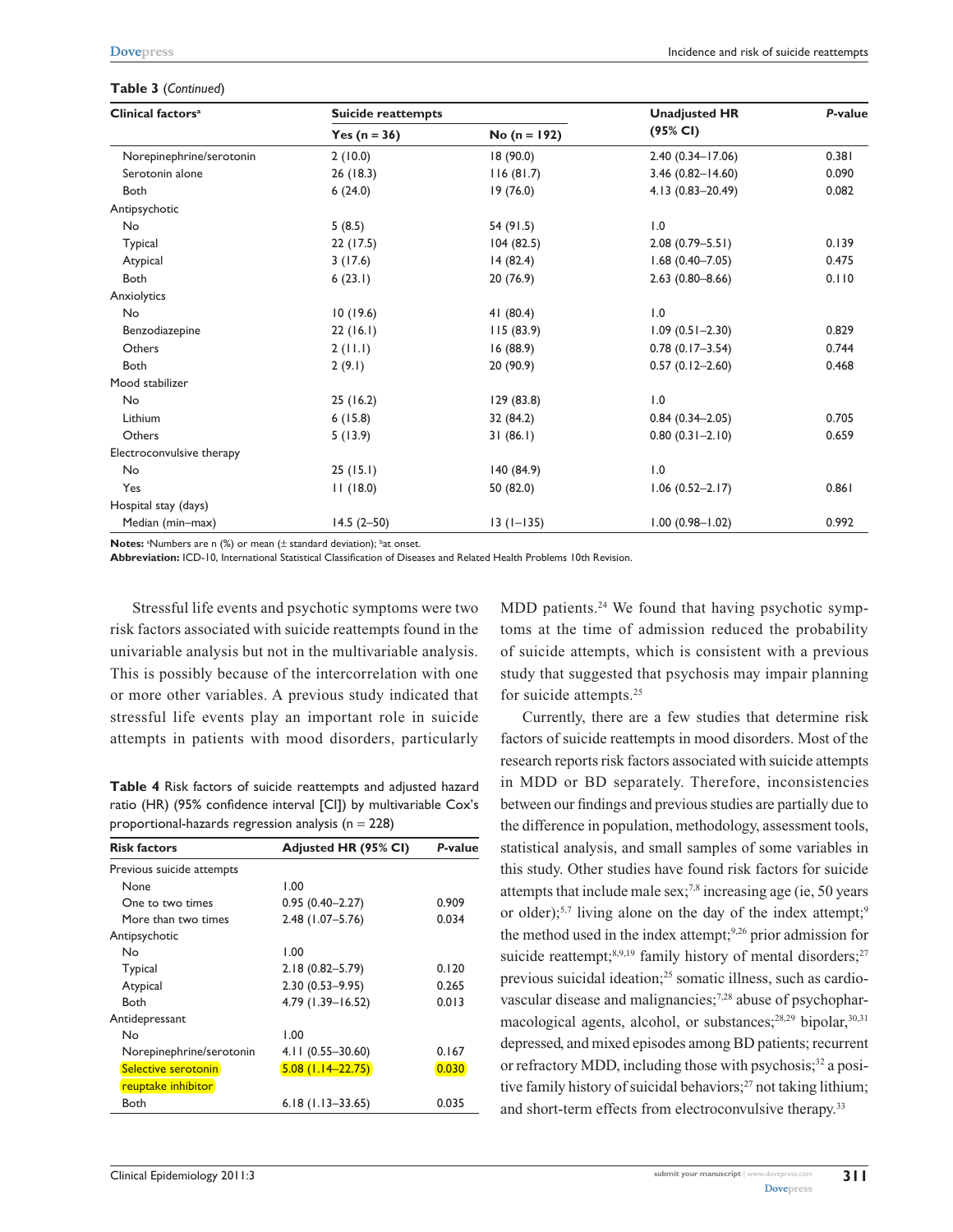There are some limitations of the present study. First, the generalizability of the study results may be limited to mood disorder patients visiting psychiatric hospitals. Those with severe physical injuries resulting from the attempted suicide were likely to be referred to a general hospital. Their characteristics, such as lethality of the method used and severity of psychiatric illness, may be different. Second, data collected from medical folders were subject to incompleteness or missing variables, which caused a lack of power to identify associations. Third, the data relied exclusively on patient interview. Some information, such as drug and alcohol use, can be under-reported. Additionally, the effect of some variables, such as psychotic disease in family members or a family history of suicide, could be underestimated. These variables may be missed because patients were unaware of them, or they may remain unspoken due to stigma. Some factors were not assessed in this study by instruments used in other studies (eg, hopelessness and impulsiveness). Thus, their potential risk was not directly detected. Fourth, we used variables at the admission index date as risk factors. However, some factors can change over time and occur during follow-up, such as marital status, employment situation, development of depression, and medication adherence. These may have affected our findings. However, the aim of the study was to examine factors at one specific point in time that predict a high risk of repeated suicide attempts and thus possibly guide treatment. Finally, we found a final model that moderately explained the probability of suicide reattempts (73.3%). A larger sample size is required in future research to increase statistical power and should be prospectively used to confirm the study results.

In spite of some limitations, risk factors of suicide reattempts in mood disorder patients were identified. For future research, risk factors for long-term suicide reattempts must be investigated, because they may differ somewhat from the short-term risk factors found in the present study. Furthermore, risk factors categorized by subgroup of mood disorders (ie, MDD and BD) must be separately investigated to enable clinicians to provide intervention specifically directed for each subgroup. Finally, this study lacks statistical power to investigate risk factors for suicide completion and suicidal ideation. Future research on those issues is warranted.

# **Conclusion**

Almost 40% of suicide reattempts in mood disorder patients in this study occurred within 90 days after their discharge from a psychiatric hospital. Factors placing patients at high risk for suicide reattempts were over two previous suicide attempts before the index admission, concomitantly being prescribed typical and atypical antipsychotics and antidepressants, and taking an SSRI alone or concomitantly with norepinephrine and/or serotonin reuptake inhibitors.

### **Acknowledgment**

This study was financially supported in part by the Faculty of Medicine and the Graduate School, Chiang Mai University.

### **Disclosure**

All authors have no conflicts of interest in this research.

#### **References**

- 1. Simon RI, Hales RE. *Suicide Risk: Assessing the Unpredictable*. 1st ed. Simon RI, Hales RE, editors. Arlington, VA: American Psychiatric Publishing, Inc; 2006.
- 2. Harris CE, Barraclough BM. Suicide as an outcome for mental disorders. *Br J Psychiatry*. 1997;170:205–228.
- 3. Kerkhof A. *Attempted Suicide: Patterns and Trends*. 1st ed. Hawton K, van Heeringen K, editors. New York: John Wiley & Sons, Ltd; 2000.
- 4. Hawton K, Fagg J. Suicide, and other causes of death, following attempted suicide. *Br J Psychiatry*. 1988;152:359–366.
- 5. Nordström P, Samuelsson M, Åsberg M. Survival analysis of suicide risk after attempted suicide. *Acta Psychiatr Scand*. 1995a;91:336–340.
- 6. Christiansen E, Jensen BF. Risk of repetition of suicide attempt, suicide or all deaths after an episode of attempted suicide: a register-based survival analysis. *Aust N Z J Psychiatry*. 2007;41:257–265.
- 7. Soukas J, Suominen K, Isometsä E, et al. Long-term risk factors for suicide mortality after attempted suicide: findings of a 14-year follow-up study. *Acta Psychiatr Scand*. 2001;104:117–121.
- 8. Skogman K, Alsén M, Öjehagen A. Sex differences in risk factors for suicide after attempted suicide: a follow-up study of 1052 suicide attempters. *Soc Psychiatry Psychiatr Epidemiol*. 2004;39:113–120.
- 9. Cooper J, Kapur N, Webb R, et al. Suicide after deliberate self-harm: a 4-year cohort study. *Am J Psychiatry*. 2005;162:297–303.
- 10. Oquendo MA, Galfalvy H, Russo S, et al. Prospective study of clinical risk factors of suicidal acts after a major depressive episode in patients with major depressive disorder or bipolar disorder. *Am J Psychiatry*. 2004;161:1433–1441.
- 11. Owens D, Wood C, Greenwood DC, et al. Mortality and suicide after non-fatal self-poisoning: 16-year outcome study. *Br J Psychiatry*. 2005;187:470–475.
- 12. Oquendo MA, Currier D, Mann JJ. Prospective studies of suicidal behavior in major depressive and bipolar disorders: what is the evidence for predictive risk factors? *Acta Psychiatr Scand*. 2006;114(3):151–158.
- 13. Kapur N, Cooper J, King-Hele S, et al. The repetition of suicidal behavior: a multicenter cohort study. *J Clin Psychiatry*. 2006; 67(10):1599–1609.
- 14. Schneider B, Philipp M, Muller MJ. Psychopathological risk factors of suicide in patients with major depression during a 5-year follow-up. *Eur Psychiatry*. 2001;16(5):283–288.
- 15. Suanprung Psychiatric Hospital. Suanprung's outpatient and inpatient services treat most psychiatric illnesses. Chiang Mai, Thailand; 2010 [updated 2010]. Available from: [http://www.suanprung.go.th/eng/](http://www.suanprung.go.th/eng/top_five.php) [top\\_five.php.](http://www.suanprung.go.th/eng/top_five.php) Accessed November 7, 2011.
- 16. Suanprung Psychiatric Hospital. Suanprung psychiatric hospital report number of patients between 2007 to 2009. Chiang Mai, Thailand; 2010 [updated 2010]. Available from: [http://www.suanprung.go.th/statt/](http://www.suanprung.go.th/statt/index.html) [index.html.](http://www.suanprung.go.th/statt/index.html) Accessed November 7, 2011.